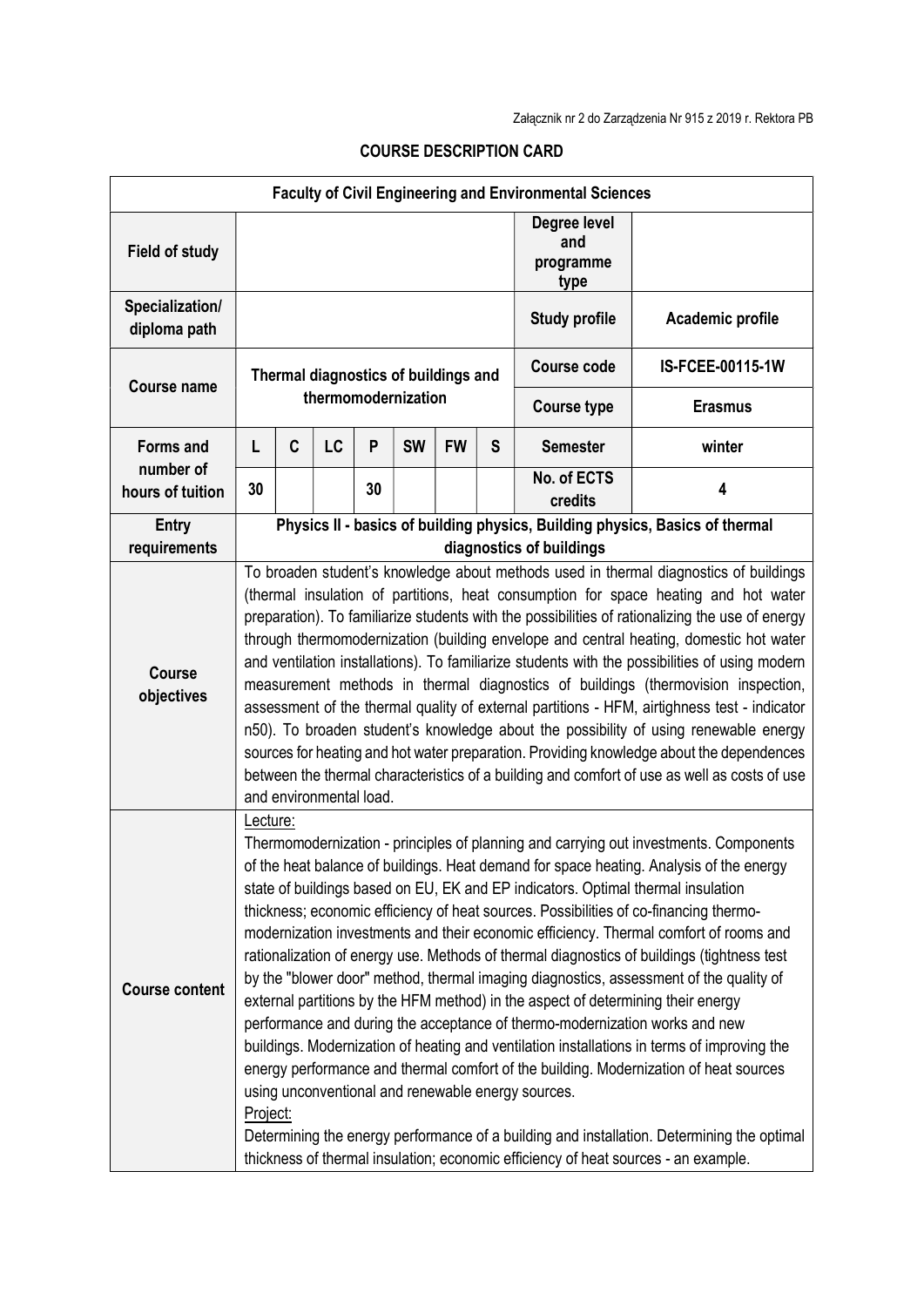| <b>Teaching</b><br>methods       | informative and problem lecture, project classes                                                                                                                                                                                                                                            |                                                                 |  |  |  |  |  |
|----------------------------------|---------------------------------------------------------------------------------------------------------------------------------------------------------------------------------------------------------------------------------------------------------------------------------------------|-----------------------------------------------------------------|--|--|--|--|--|
| <b>Assessment</b><br>method      | lecture - written exam, project - corrections, defense, presentation and discussion                                                                                                                                                                                                         |                                                                 |  |  |  |  |  |
| Symbol of<br>learning<br>outcome | <b>Learning outcomes</b>                                                                                                                                                                                                                                                                    | Reference to the<br>learning outcomes for<br>the field of study |  |  |  |  |  |
| L01                              | Student knows the rules of selection of effective heat<br>sources and optimal thickness of thermal insulation of<br>partitions and determination of indicators describing the<br>energy performance of a building with its installations and<br>heat source.                                | K_B2_W07<br>K_B2_W06                                            |  |  |  |  |  |
| LO <sub>2</sub>                  | Student knows the dependences between the thermal<br>comfort of rooms and the energy performance of the<br>building.                                                                                                                                                                        | K_B2_W07                                                        |  |  |  |  |  |
| LO <sub>3</sub>                  | Student understands the role of measurements in thermal<br>diagnostics of buildings and acceptance of thermo-<br>renovation works.                                                                                                                                                          | K_B2_W05                                                        |  |  |  |  |  |
| <b>LO4</b>                       | Student is able to use the indicators of useful, final and<br>primary energy for a detailed assessment of the building and<br>its installation in terms of energy, is able to use selected<br>computer programs supporting this assessment and is able<br>to critically assess its results. | K_B2_U01<br>K_B2_U02<br>K_B2_U07<br>K_B2_U08                    |  |  |  |  |  |
| LO <sub>5</sub>                  | Student can determine the optimal thickness of the thermal<br>insulation of the building partitions.                                                                                                                                                                                        | K_B2_U01                                                        |  |  |  |  |  |
| LO <sub>6</sub>                  | Student understands the interaction between the activities of<br>the designer and contractor and the energy quality of the<br>building.                                                                                                                                                     | K_B2_K01<br>K_B2_K02                                            |  |  |  |  |  |
| Symbol of<br>learning<br>outcome | Methods of assessing the learning outcomes                                                                                                                                                                                                                                                  | Type of tuition during<br>which the outcome is<br>assessed      |  |  |  |  |  |
| L01                              | written exam (multiple choice test), project corrections,<br>defense and discussion of the project                                                                                                                                                                                          | L, P                                                            |  |  |  |  |  |
| LO <sub>2</sub>                  | written exam (multiple choice test),                                                                                                                                                                                                                                                        | L                                                               |  |  |  |  |  |
| LO <sub>3</sub>                  | written exam (multiple choice test),<br>written exam (multiple choice test), project corrections,                                                                                                                                                                                           |                                                                 |  |  |  |  |  |
| LO <sub>4</sub>                  | defense and discussion of the project                                                                                                                                                                                                                                                       | L, P                                                            |  |  |  |  |  |
| LO <sub>5</sub>                  | project corrections, defense and discussion of the project                                                                                                                                                                                                                                  | P                                                               |  |  |  |  |  |
| LO <sub>6</sub>                  | written exam (multiple choice test), project corrections,<br>defense and discussion of the project                                                                                                                                                                                          | L, P                                                            |  |  |  |  |  |
|                                  |                                                                                                                                                                                                                                                                                             |                                                                 |  |  |  |  |  |
|                                  | Student workload (in hours)                                                                                                                                                                                                                                                                 | No. of hours                                                    |  |  |  |  |  |
|                                  | lecture attendance                                                                                                                                                                                                                                                                          | 30                                                              |  |  |  |  |  |
|                                  | participation in classes                                                                                                                                                                                                                                                                    | 30                                                              |  |  |  |  |  |
| <b>Calculation</b>               | performing design tasks at home                                                                                                                                                                                                                                                             | 15                                                              |  |  |  |  |  |
|                                  | participation in student-teacher sessions related to the<br>classes/project                                                                                                                                                                                                                 | $\overline{2}$                                                  |  |  |  |  |  |